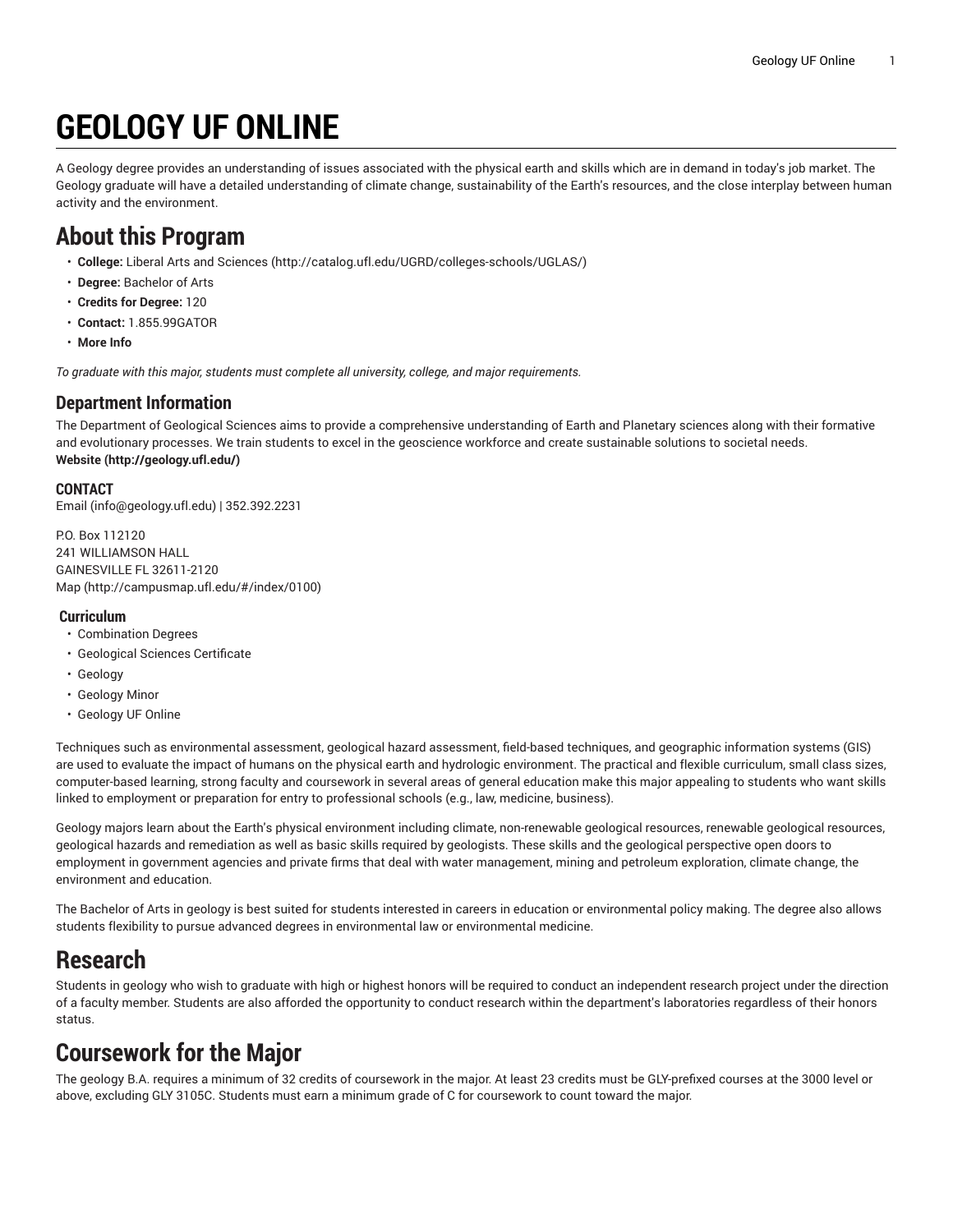### **Required Coursework**

| Code                                                   | Title                                        | <b>Credits</b> |
|--------------------------------------------------------|----------------------------------------------|----------------|
| <b>Introductory Coursework</b>                         |                                              |                |
| Select one general introductory course:                |                                              | $3 - 4$        |
| GLY 2010C                                              | <b>Physical Geology</b>                      |                |
| <b>GLY 2030C</b>                                       | <b>Environmental and Engineering Geology</b> |                |
| Any 1000-2000-level GLY, OCE or ESC course             |                                              |                |
| Select one historical geology course:                  |                                              | 4              |
| GLY 3105C                                              | Evolution of Earth and Life                  |                |
| GLY 2100C                                              | <b>Historical Geology</b>                    |                |
| <b>Core Coursework</b>                                 |                                              |                |
| GLY 3202C                                              | <b>Earth Materials</b>                       | $3 - 4$        |
| or GLY 3200C                                           | <b>Principles of Mineralogy</b>              |                |
| Additional Geology courses at the 3000 level or higher |                                              |                |
| 1000-4000 level Geology course                         |                                              | $2 - 4$        |
| <b>Capstone Course</b>                                 |                                              |                |
| GLY 4155C                                              | Geology of Florida                           | 3              |
| <b>Total Credits</b>                                   |                                              | $32 - 36$      |

1 Excluding GLY 3105C; minimum 17 credits.

#### **Critical Tracking**

Critical Tracking records each student's progress in courses that are required for progress toward each major. Please note the critical-tracking requirements below on a per-semester basis.

#### For degree requirements outside of the major, refer to CLAS Degree Requirements: Structure of a CLAS Degree.

Equivalent critical-tracking courses as determined by the State of Florida Common Course [Prerequisites](http://www.flvc.org/cpp/displayRecord.jsp?cip=400601&track=1/2) ([http://www.flvc.org/cpp/displayRecord.jsp?](http://www.flvc.org/cpp/displayRecord.jsp?cip=400601&track=1/2) [cip=400601&track=1/2](http://www.flvc.org/cpp/displayRecord.jsp?cip=400601&track=1/2)) may be used for transfer students.

# **Semester 1**

• 2.0 UF GPA required

### **Semester 2**

• 2.0 UF GPA required

### **Semester 3**

- Complete one General Education Mathematics course
- Complete 1 of 3 critical-tracking courses with a 2.5 critical-tracking GPA. Choose one from a general introductory course (GLY 2010C, GLY 2030C, or any 1000-2000 level GLY, OCE or ESC course), a historical geology course (GLY 3105C or GLY 2100C), or a 3000-level geology course.

**GLY 2010C or GLY 2030C is recommended as one of these is prerequisite to many upper-level courses.**

• 2.0 UF GPA required

### **Semester 4**

- Complete one additional critical-tracking course with a 2.5 critical-tracking GPA
- 2.0 UF GPA required

### **Semester 5**

- Complete all tracking courses with a 2.5 critical-tracking GPA; one general introductory course (GLY 2010C, GLY 2030C, or any 1000-2000 level GLY, OCE or ESC course), one historical geology course (GLY 3105C or GLY 2100C), and one 3000-level geology course.
- 2.0 UF GPA required

### **Semester 6**

- Complete 1 GLY elective 3000 level or above (3-4 credits)
- 2.0 UF GPA required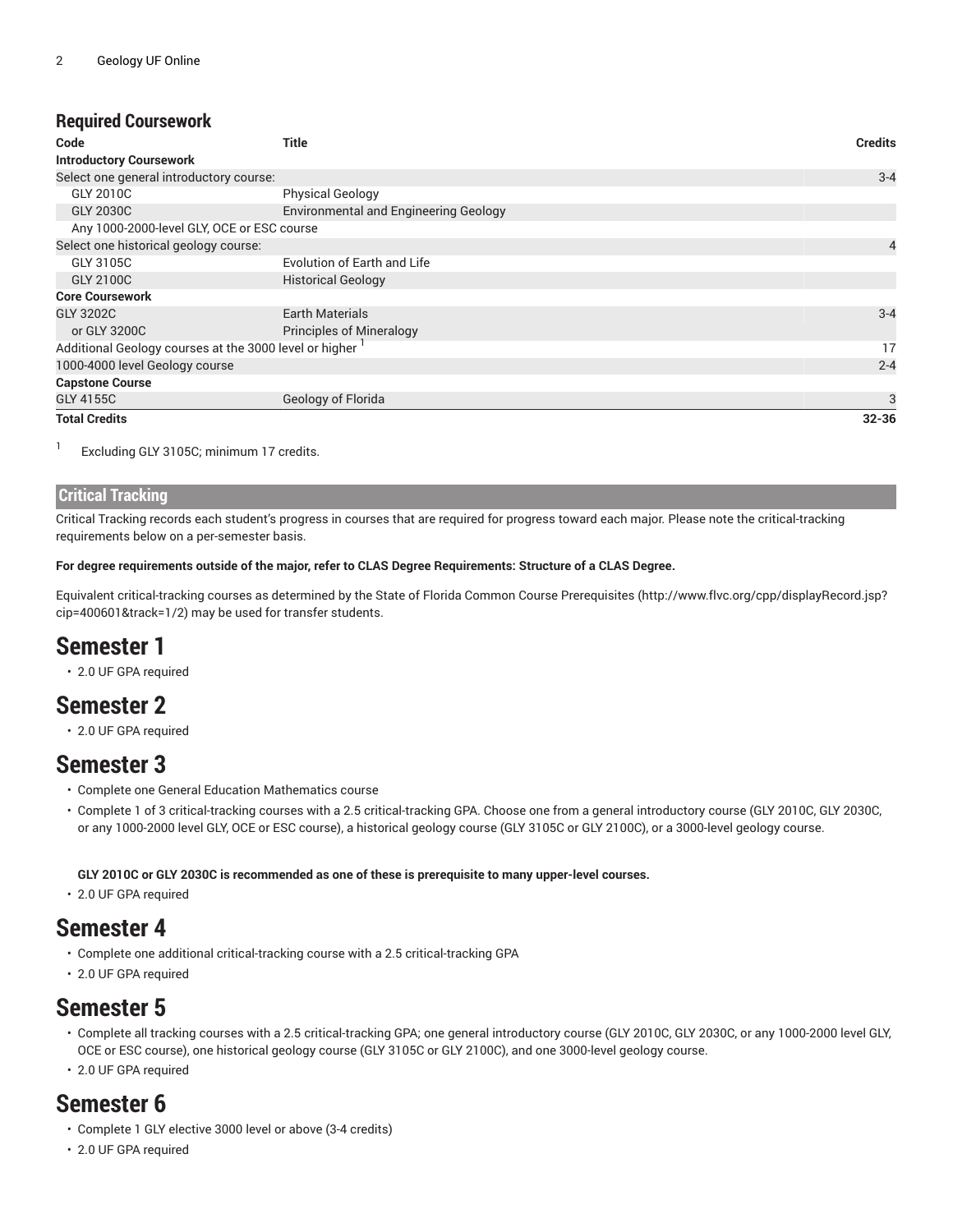# **Semester 7**

- Complete 2 additional GLY electives 3000 level and above (6-8 credits)
- 2.0 UF GPA required

### **Semester 8**

- Complete any remaining GLY electives 3000 level and above
- Complete GLY 4155C (Capstone)
- 2.0 UF GPA required

#### **Model Semester Plan**

Students are expected to complete the writing requirement while in the process of taking the courses below. Students are also expected to complete the general education international (GE-N) and diversity (GE-D) requirements concurrently with another general education requirement (typically GE-C, H, or S). One of the two general education mathematics courses must be a pure math course.

To remain on track, students must complete the appropriate critical-tracking courses, which appear in bold. These courses must be completed by the terms as listed above in the Critical Tracking criteria.

This semester plan represents an example progression through the major. Actual courses and course order may be different depending on the student's *academic record and scheduling availability of courses. Prerequisites still apply.*

| <b>Course</b>                                            | <b>Title</b>                                                                                                               | <b>Credits</b> |
|----------------------------------------------------------|----------------------------------------------------------------------------------------------------------------------------|----------------|
| <b>Semester One</b>                                      |                                                                                                                            |                |
| Quest 1 (Gen Ed Humanities)                              |                                                                                                                            | 3              |
|                                                          | State Core Gen Ed Composition (http://catalog.ufl.edu/UGRD/academic-programs/general-education/#genedcoursestext); Writing | 3              |
| Requirement                                              |                                                                                                                            |                |
| State Core Gen Ed Mathematics (Critical Tracking)        |                                                                                                                            | $3 - 4$        |
| Foreign language                                         |                                                                                                                            | $4 - 5$        |
| Select one elective                                      |                                                                                                                            | 3              |
|                                                          | <b>Credits</b>                                                                                                             | $16 - 18$      |
| <b>Semester Two</b>                                      |                                                                                                                            |                |
| Select one:                                              |                                                                                                                            | $3 - 4$        |
| <b>GLY 2010C</b>                                         | Physical Geology (Critical Tracking; Gen Ed Physical Sciences)                                                             |                |
| <b>ESC 1000</b>                                          | Introduction to Earth Science (Critical Tracking; Gen Ed Physical Sciences)                                                |                |
| GLY 1000                                                 | Exploring the Geological Sciences (Critical Tracking; Gen Ed Physical Sciences)                                            |                |
| OCE 1001                                                 | Introduction to Oceanography (Critical Tracking; Gen Ed Physical Sciences)                                                 |                |
|                                                          | State Core Gen Ed Biological Sciences (http://catalog.ufl.edu/UGRD/academic-programs/general-education/#genedcoursestext)  | 3              |
|                                                          | State Core Gen Ed Social and Behavioral Sciences (http://catalog.ufl.edu/UGRD/academic-programs/general-education/         | 3              |
| #genedcoursestext)                                       |                                                                                                                            |                |
| Foreign language                                         |                                                                                                                            | $3-5$          |
|                                                          | <b>Credits</b>                                                                                                             | $12 - 15$      |
| <b>Semester Three</b>                                    |                                                                                                                            |                |
| Quest 2 (Gen Ed Social and Behavioral Sciences)          |                                                                                                                            | 3              |
| Select one:                                              |                                                                                                                            | 4              |
| <b>GLY 2100C</b>                                         | Historical Geology (Critical Tracking; Gen Ed Physical Sciences)                                                           |                |
| GLY 3105C                                                | Evolution of Earth and Life (Critical Tracking; Gen Ed Physical Sciences)                                                  |                |
| Elective or foreign language if 4-3-3 option             |                                                                                                                            | 3              |
| <b>Electives</b>                                         |                                                                                                                            | 6              |
|                                                          | <b>Credits</b>                                                                                                             | 16             |
| <b>Semester Four</b>                                     |                                                                                                                            |                |
| GLY 3202C                                                | Earth Materials (Critical Tracking)                                                                                        | 3              |
| <b>Gen Ed Biological Sciences</b>                        |                                                                                                                            | 3              |
|                                                          | State Core Gen Ed Humanities (http://catalog.ufl.edu/UGRD/academic-programs/general-education/#genedcoursestext)           | 3              |
| <b>Gen Ed Mathematics</b>                                |                                                                                                                            | $3 - 4$        |
| <b>Gen Ed Social and Behavioral Sciences</b>             |                                                                                                                            | 3              |
|                                                          | <b>Credits</b>                                                                                                             | $15 - 16$      |
| <b>Semester Five</b>                                     |                                                                                                                            |                |
| <b>Gen Ed Composition</b>                                |                                                                                                                            | 3              |
| Electives (3000 level or above, not in major)            |                                                                                                                            | 6              |
| Geology elective (Critical Tracking; 3000 level or above |                                                                                                                            | 4              |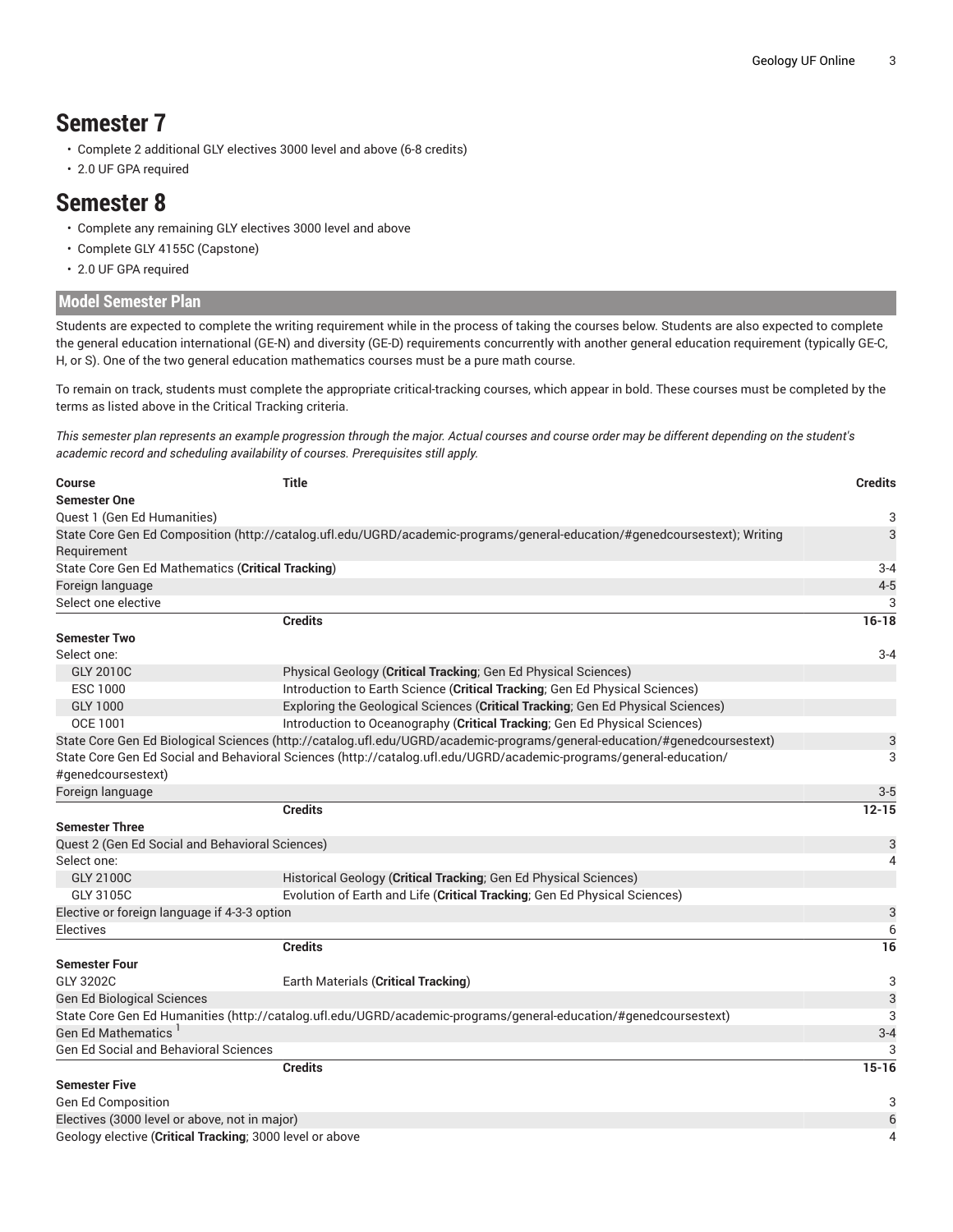| <b>Gen Ed Humanities</b>                      |                                        | 3   |
|-----------------------------------------------|----------------------------------------|-----|
|                                               | <b>Credits</b>                         | 16  |
| <b>Semester Six</b>                           |                                        |     |
| Geology electives (3000 level or above)       |                                        | 8   |
| Electives (3000 level or above, not in major) |                                        | 6   |
|                                               | <b>Credits</b>                         | 14  |
| <b>Semester Seven</b>                         |                                        |     |
| Geology electives (3000 level or above)       |                                        | 7   |
| <b>Electives</b>                              |                                        | 9   |
|                                               | <b>Credits</b>                         | 16  |
| <b>Semester Eight</b>                         |                                        |     |
| GLY 4155C                                     | Geology of Florida (Critical Tracking) | 3   |
| Geology elective                              |                                        | 2   |
| Electives (3000 level or above, not in major) |                                        | 6   |
| Electives                                     |                                        | 4   |
|                                               | <b>Credits</b>                         | 15  |
|                                               | <b>Total Credits</b>                   | 120 |

1 Pure math if STA 2023 taken for state core in semester one.

Electives to reach the 120-credit total will vary depending on whether students select minimum or maximum credit course options.

### **Academic Learning Compact**

The Bachelor of Arts in geology provides knowledge of the basic concepts related to earth materials and processes, and how to collect and organize geological data in the field. Through laboratory and field-based exercises, students will learn how to interpret geologic maps and cross sections, and to understand the application of the scientific method to solve these problems in teams and individually.

### **Before Graduating Students Must**

- Pass GLY 4155C according to the department grading rubric.
- Complete requirements for the baccalaureate degree, as determined by faculty.

# **Students in the Major will Learn to**

### **Student Learning Outcomes (SLOs)**

#### **Content**

- 1. Identify, describe and define the basic concepts related to earth materials and processes.
- 2. Collect data in the field.
- 3. Organize geologic, temporal and spatial data.

#### **Critical Thinking**

- 4. Interpret geologic maps and cross sections.
- 5. Interpret results using the scientific method.

#### **Communication**

- 6. Produce a clearly and effectively written synthesis of data collected in the field.
- 7. Work in teams to solve geologic problems and to present the results of such collaboration effectively.

### **Curriculum Map**

*I = Introduced; R = Reinforced; A = Assessed*

| <b>Courses</b>   | SLO <sub>1</sub> | SLO <sub>2</sub> | SLO <sub>3</sub> | SLO <sub>4</sub> | SLO <sub>5</sub> | SLO <sub>6</sub> | SLO <sub>7</sub> |
|------------------|------------------|------------------|------------------|------------------|------------------|------------------|------------------|
| GLY 2010C        |                  |                  |                  |                  |                  |                  |                  |
| <b>GLY 2100C</b> | R                | R                |                  | R                |                  |                  | R                |
| GLY 3202C        |                  |                  |                  |                  |                  |                  |                  |
| GLY 3603         |                  |                  |                  |                  |                  | R                |                  |